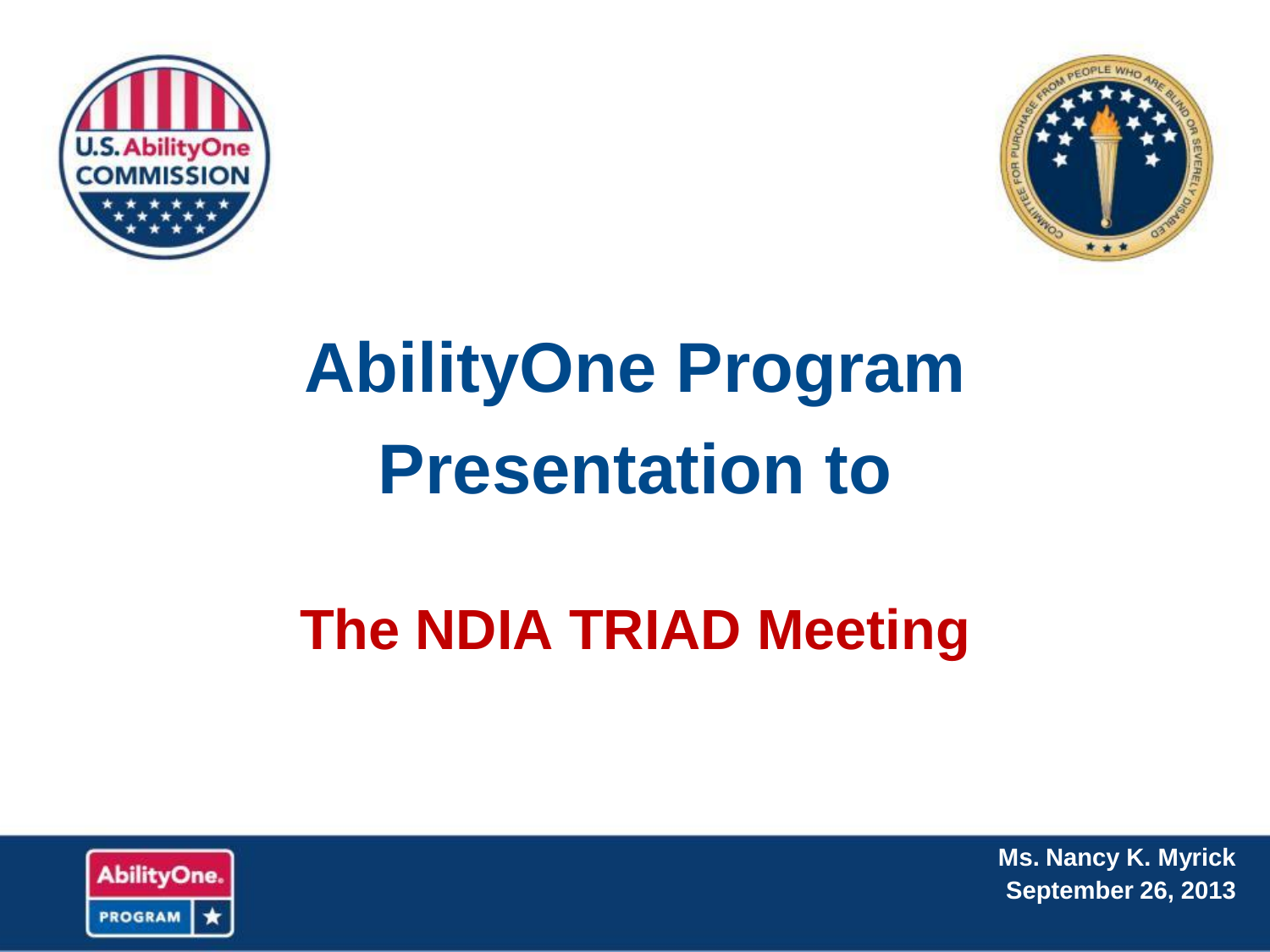

### **AbilityOne Background**

• Wagner-O'Day Act Employment opportunities for people who are blind

#### **U.S. AbilityOne Commission®**

AbilityOne® Program



• Javits-Wagner-O'Day Act Employment opportunities for people with significant disabilities

# SourceAmerica.

#### **Mission**

Provide employment opportunities for people who are blind or have other significant disabilities through the manufacture and delivery of products and services to the Federal Government.



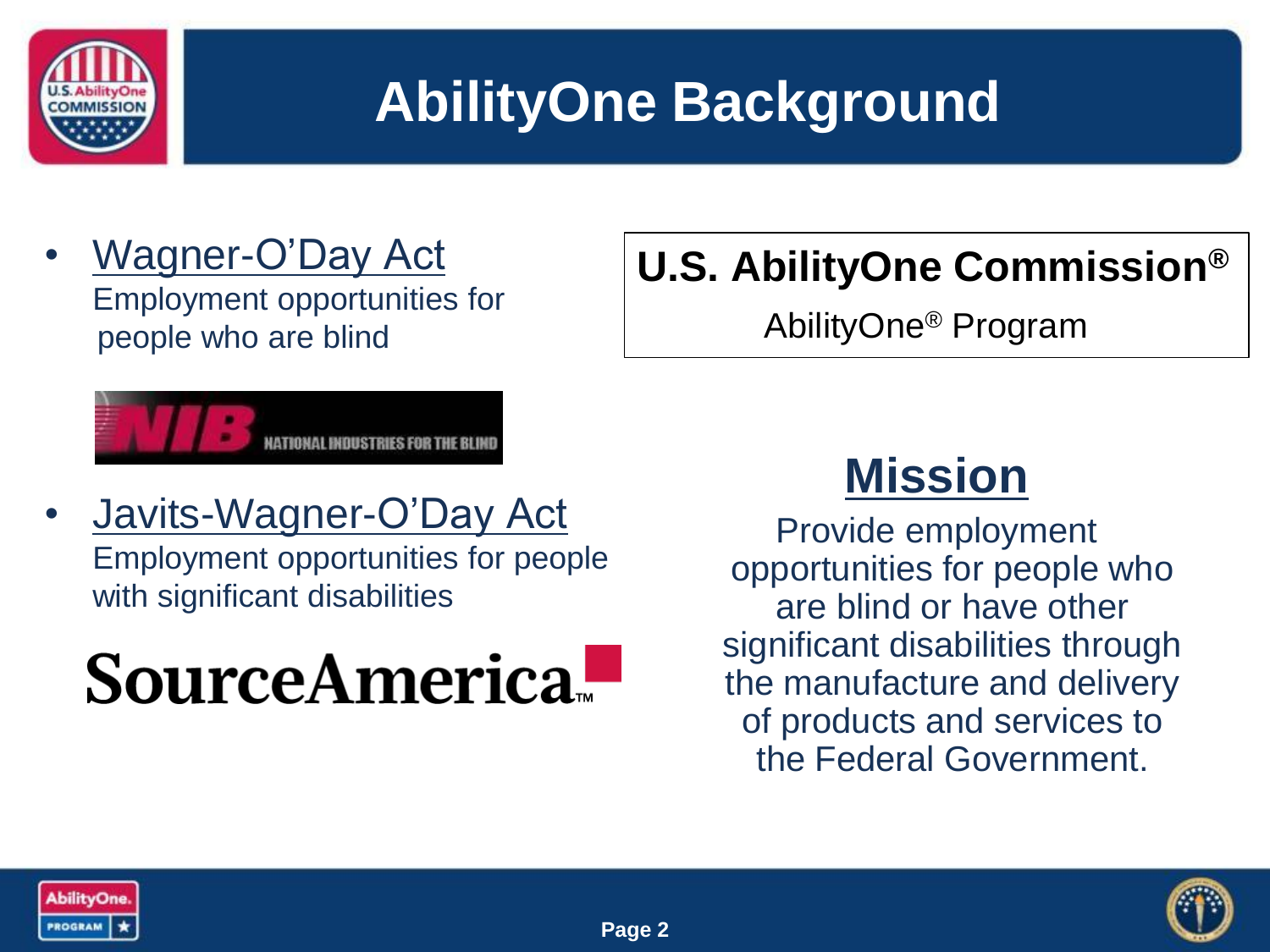

### **Disability Employment – By the Numbers**

#### **Disabled Labor Pool**

 **19M working age Americans with significant disabilities** 

 **Less than 6.5M of this population are employed either full- or part-time**

**More than 12.5M are unemployed or otherwise not participating in the labor force**

Sources: Disability prevalence and workforce statistics were calculated by the Cornell University Employment and Disability Institute using the U.S. Census Bureau's 2011 American Community Survey (ACS) Public Use Microdata Sample data. Wounded warrior statistics reported by the Wounded Warrior Project, [www.woundedwarriorproject.org,](http://www.woundedwarriorproject.org/) retrieved April 3, 2013. U.S. employment statistics reported by U.S. DOL Bureau of Labor Statistics , The Employment Situation – February 2013.

**Employment for Wounded Warriors and Other Veterans with Disabilities**

 **50K wounded warriors (physically injured in combat) since Sept. 2001**

**400K estimated w/ PTSD**

**320K estimated w/ TBI**

 **7.7% U.S. rate of unemployment (Feb. 2013)**

 **9.4% Gulf War II Era vets unemployment (Feb. 2013)**

 **720K total unemployed vets in the U.S. (Feb. 2013)**

#### **AbilityOne Employs Veterans**

- • **Over 3,000 vets in AbilityOne Program today**
- • **Over half have significant disabilities**
- • **2/3 are direct labor employees; 1/3 work in indirect labor, supervision and management**
- • **Leverage skills and aptitudes developed on active duty**



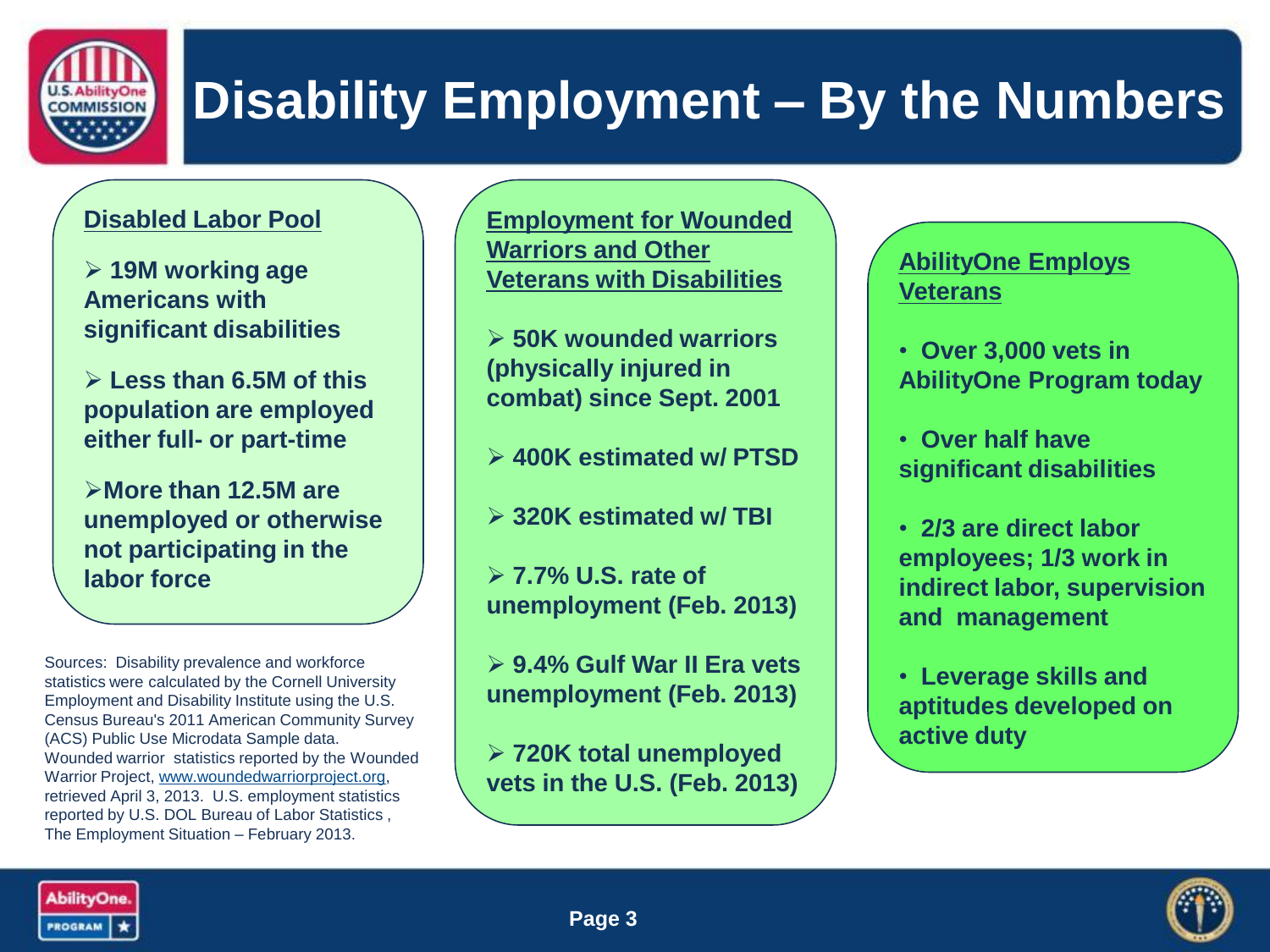

#### **Presidential Appointees**



*J. Anthony Poleo Chairperson Department of Defense*



*James Kestleloot Vice Chairperson Private Citizen*



*Robert Kelly, Jr. Private Citizen*



*Karen McCulloh Private Citizen*



*Anil Lewis Private Citizen*



*P. Edward Anthony Dept of Education*



*Paul Laird Dept of Justice*



*Kathy Martinez Dept of Labor*



*William Sisk General Services Admin*



*Jan Frye Dept of Veterans Affairs*





*Lisa Wilusz Dept. of Agriculture*



**RADM Mark Heinrich Dept. of Navy**



**Harry Hallock Dept. of Army**



**Thomas Robinson Dept. of Air Force**

Javits-Wagner-O'Day Act Oversight and Compliance Establish Policy Annual Report to Congress







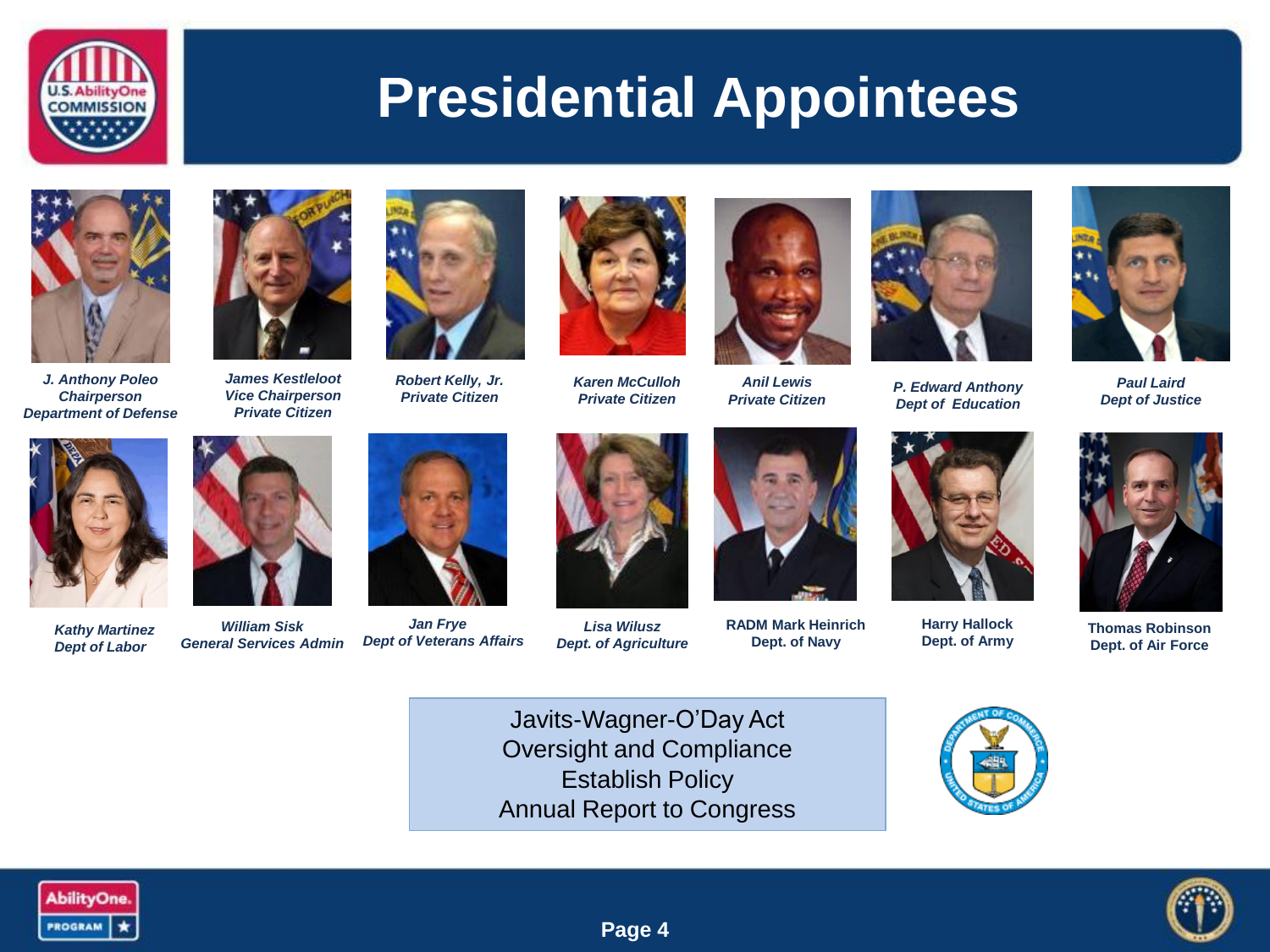

### **AbilityOne Organization**





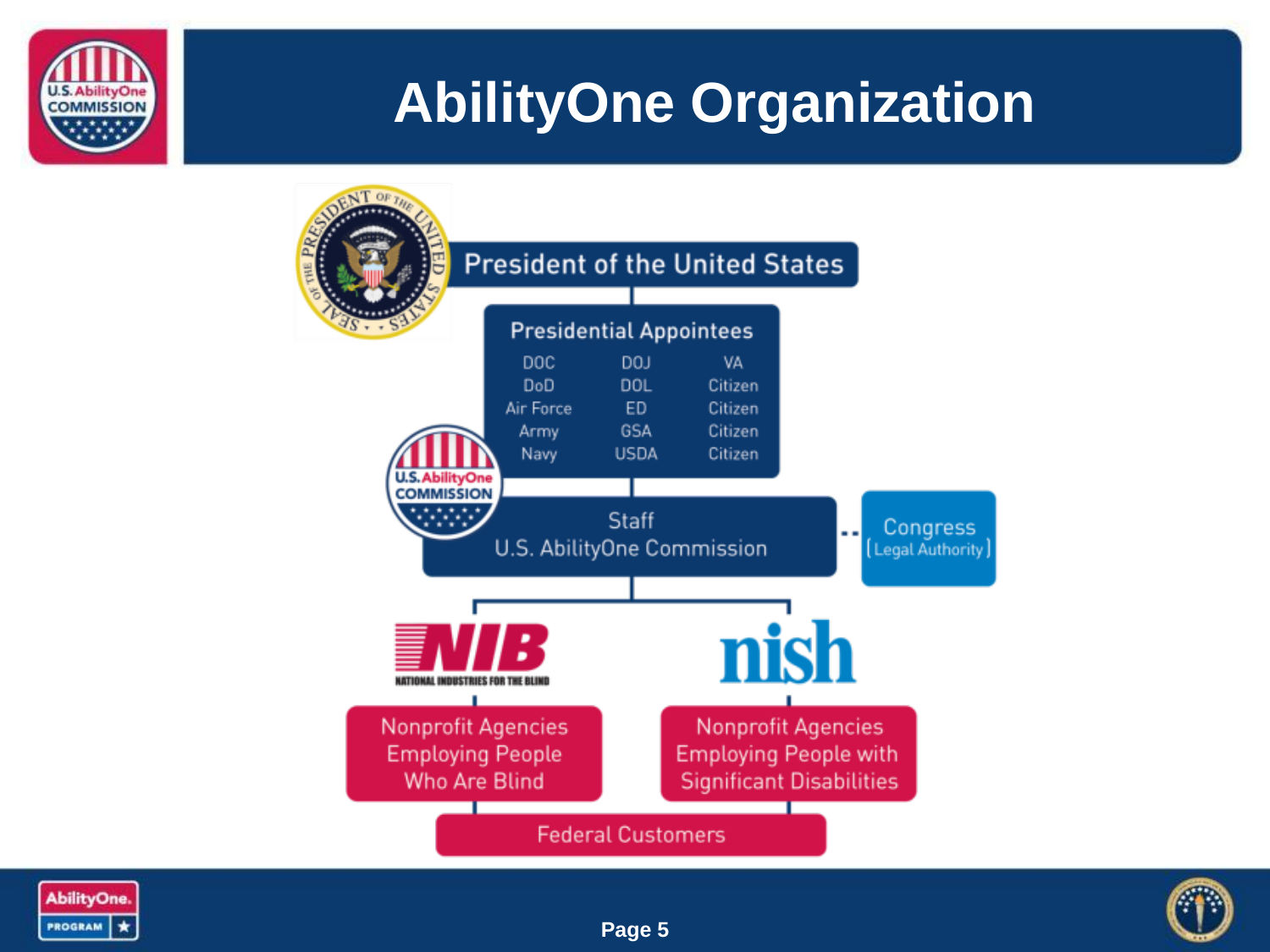

# **It's About People**



- A six-year U.S. Army veteran severely wounded in Afghanistan, Neil Colomac returned home with physical and cognitive disabilities. He found minimum wage work as a sales clerk in a retail store; and a Skookum employee noticed his professionalism and introduced him to AbilityOne.
- Neil excelled at his supply position on Skookum's fleet maintenance contract at Joint Base Lewis-McChord, WA. He initiated compliance programs on an AbilityOne total facilities management services contract at Fort Meade, MD; and later became a safety, quality and environmental officer on a fleet maintenance contract for the U.S. Department of Energy.
- Neil and his wife assist other veterans re-enter and re-integrate into society.



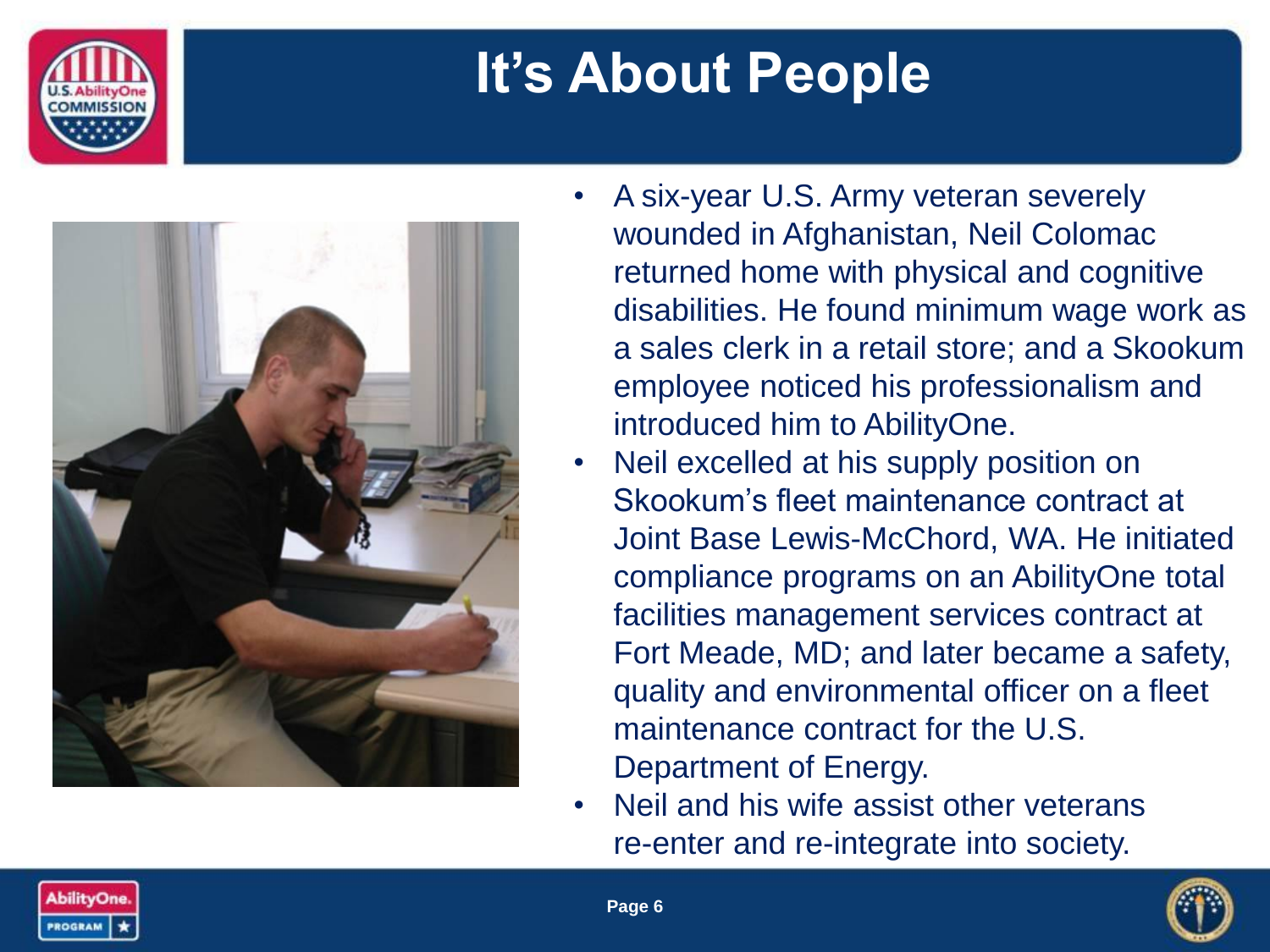

# **It's About Partnerships**

- Memoranda Of Agreement
	- Northrop Grumman
	- Boeing
- Mentor Protégé MVLE
- Lunch and Learn Events
	- Norfolk, VA
	- Chicago, IL
	- Los Angeles, CA



• Presidential Executive Order 13548



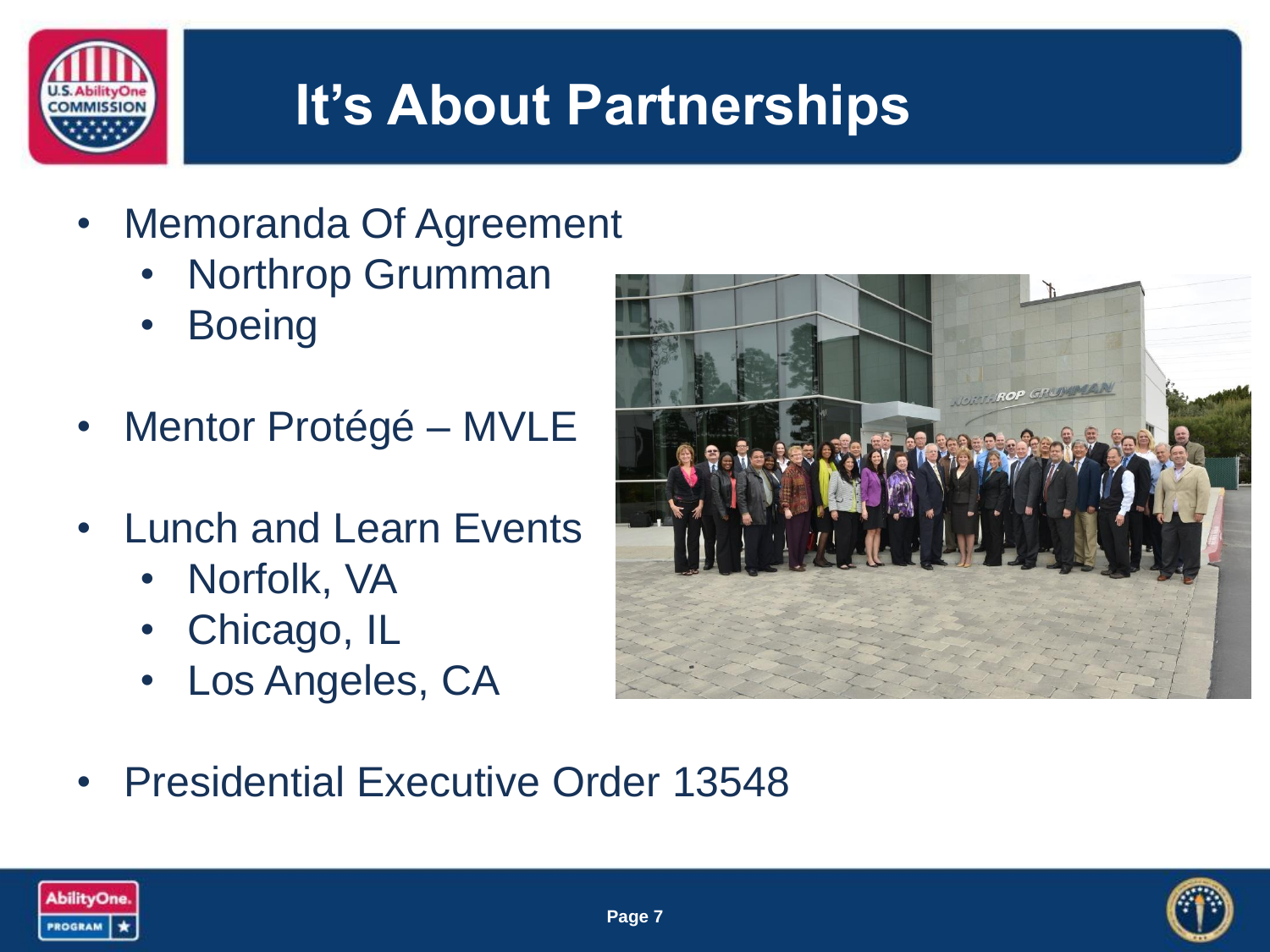

# **Supporting Veterans and SB**

#### **Over 3,000 Veterans Employed through AbilityOne**

- Nearly 50% have significant disabilities
- Approx. 2/3 in direct labor positions
- Most common disabilities among veterans employed by AbilityOne:
	- Physical impairments
	- Mental health issues
	- PTSD



#### **Reciprocal Relationships at Local Level: NPAs and Small Businesses Work Together**

- **Shared Technical Expertise**
- Subcontracts and Purchasing
	- **Over \$320M to Small Businesses**
	- **Up over \$100M from Previous Spend**
	- Share technical expertise
		- Manufacturing, innovation
		- ADA compliance, adaptive equipment



**AbilityOne has historically spent as much as 30% of their FY subcontract dollars with small businesses.**

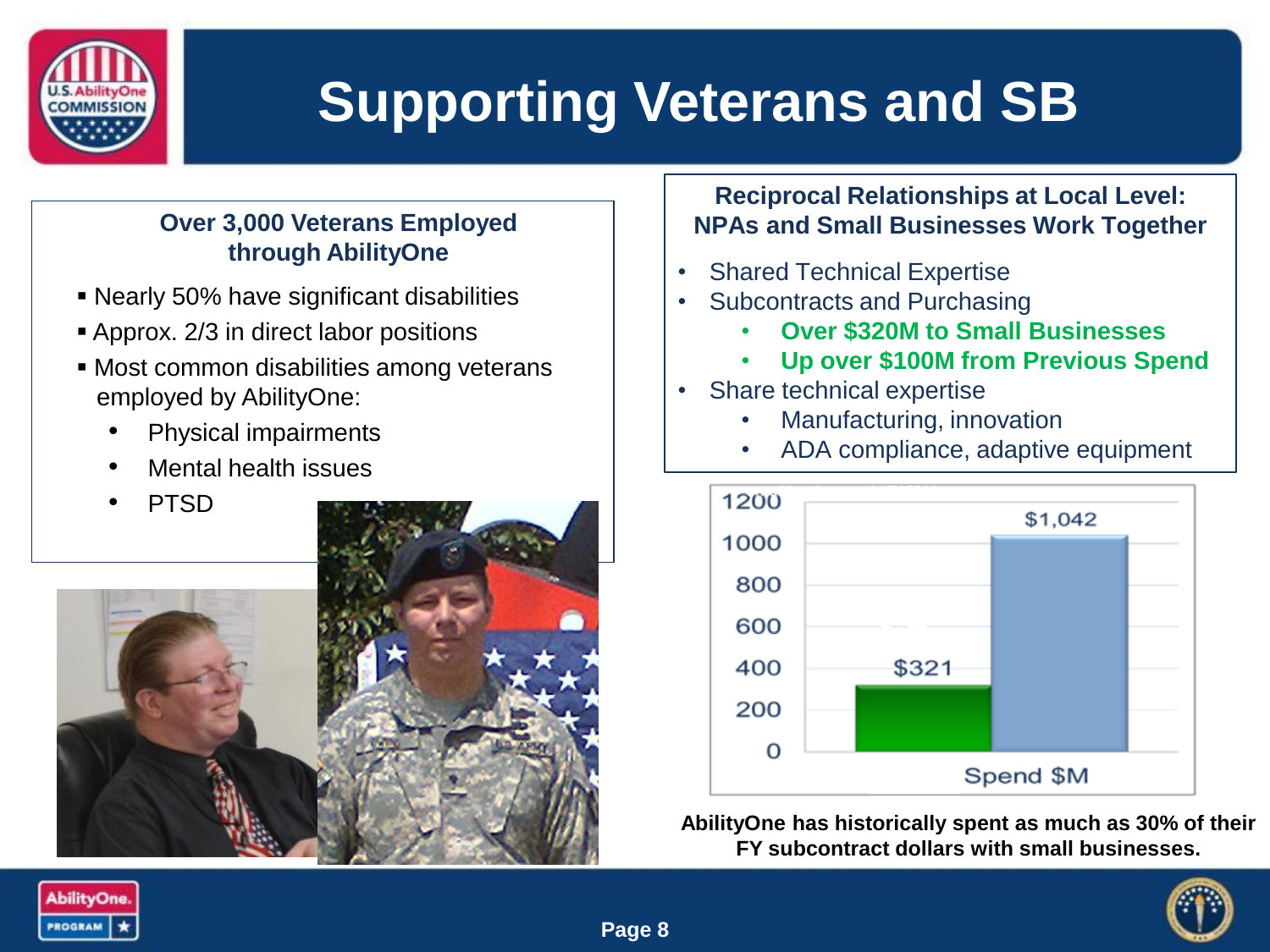

### **It's About Performance**







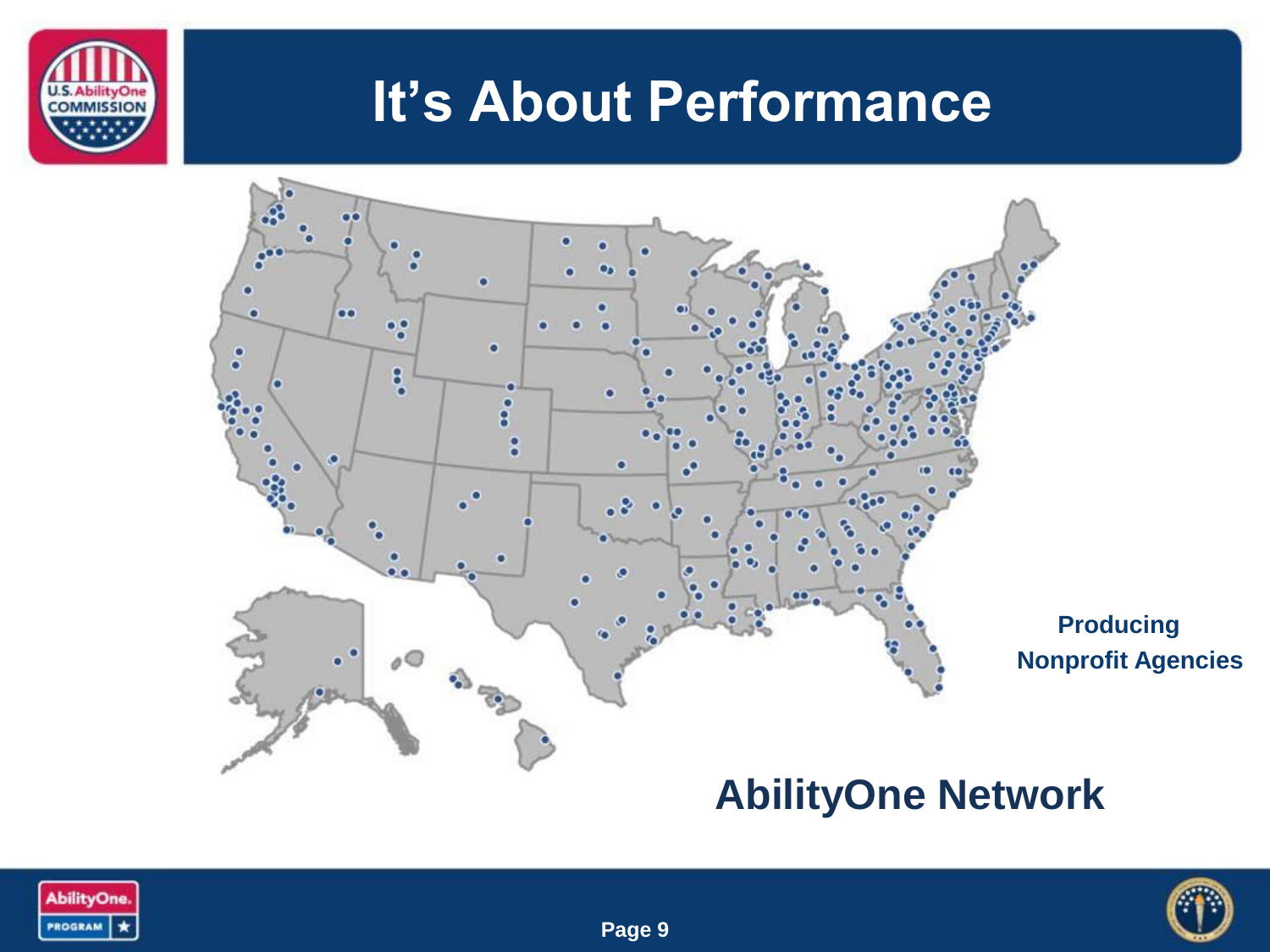

# **AbilityOne Capabilities - Examples**

#### **PRODUCTS**

- SKILCRAFT® office supplies
- Bio-based cleaners and recycled paper products
- Hand tools
- Civilian Uniforms

#### **SERVICES**

- Contract Management Services
- Custodial
- Facilities Operations Support
- Mailrooms
- Grounds Maintenance
- Logistics Support
- Administrative support;

**Comprehensive** Procurement List: www.abilityone.gov

We are looking into a searchable Procurement List database. More to come.



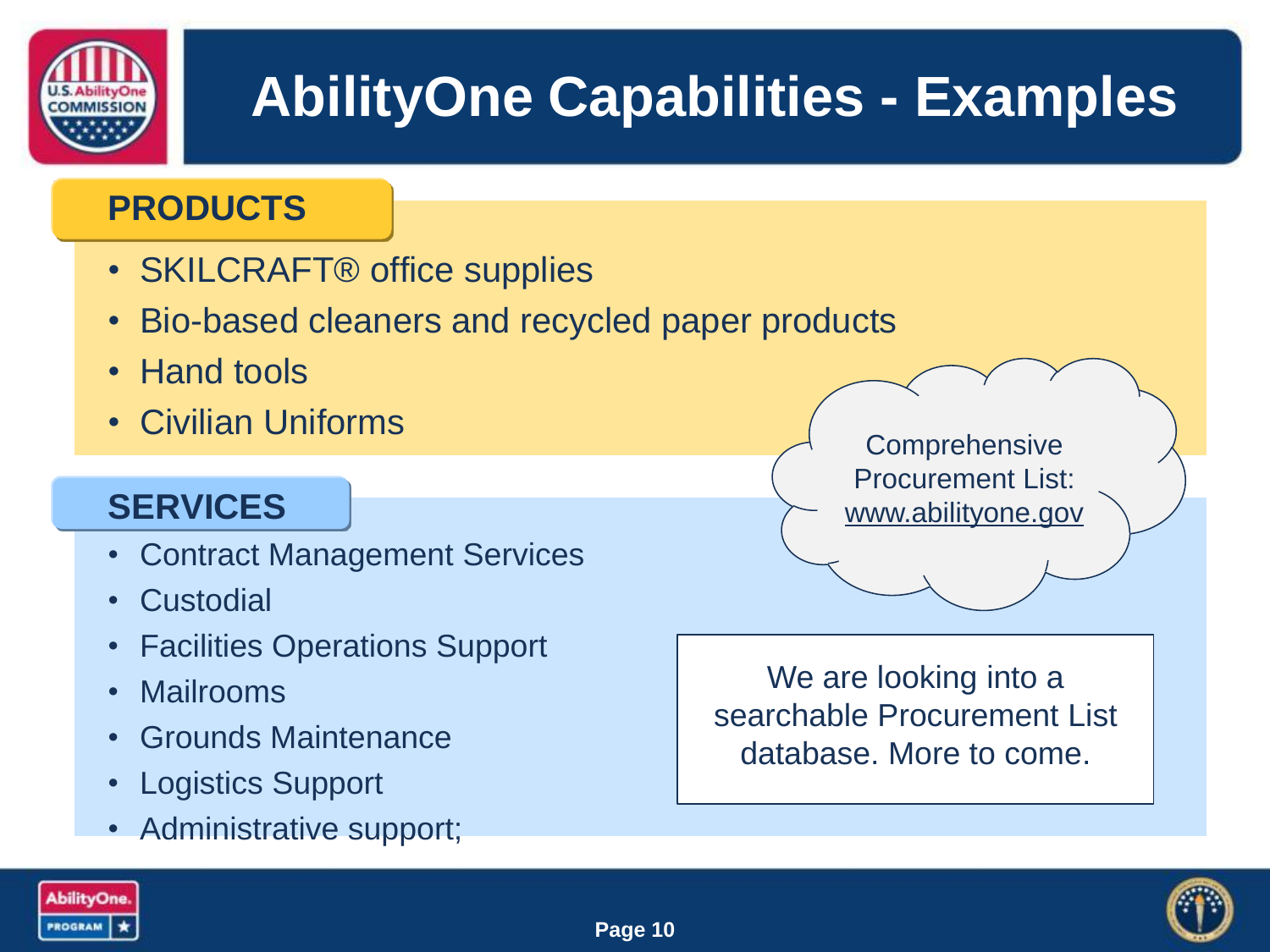# **Contract Management Services**

- June 2010 August 2013 CMS Support:
	- Total jobs: 121 direct labor positions
	- B/SD jobs: 107 of the 121 direct labor positions
	- Veterans/Wounded Warriors Employed: 27
	- Contracts processed for signature: 140K (43K in pipeline)
	- Total de-obligation actions prepared: \$496M
	- AbilityOne Accuracy Rate: 99.59%
- Employees offered non-AbilityOne jobs: 20
	- Government: 16
	- Private Sector: 4



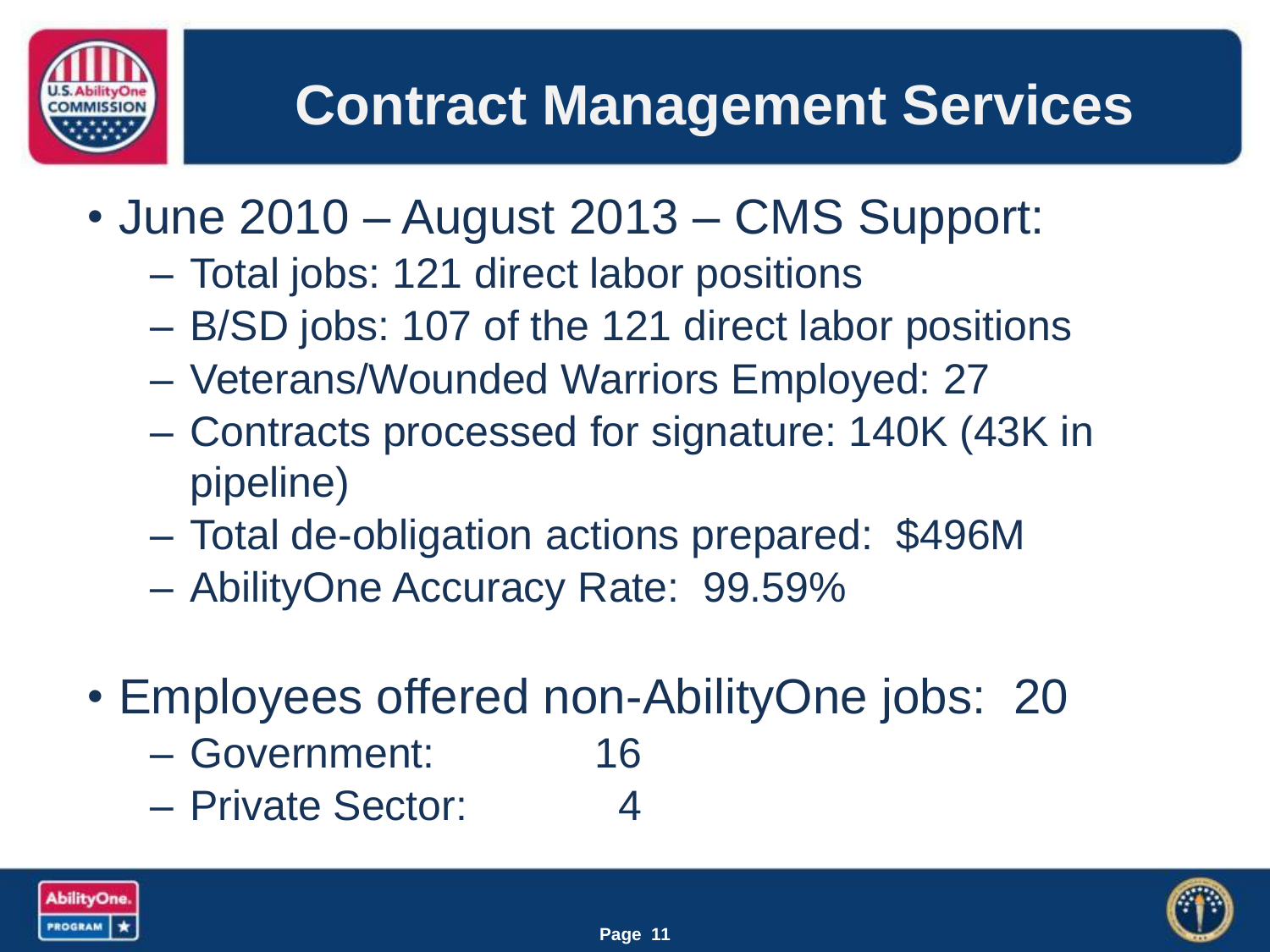

### **FY 2012 Results**





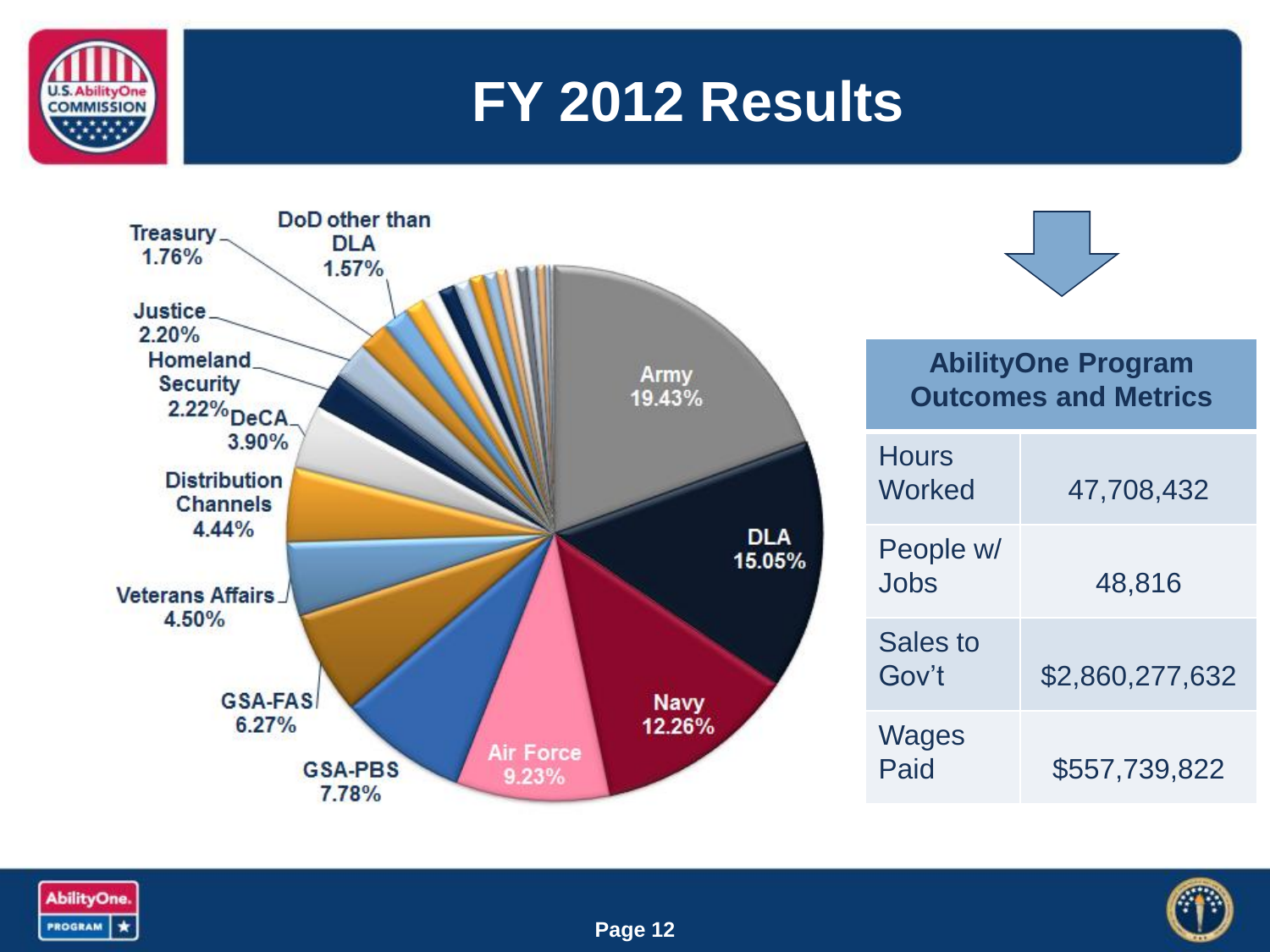